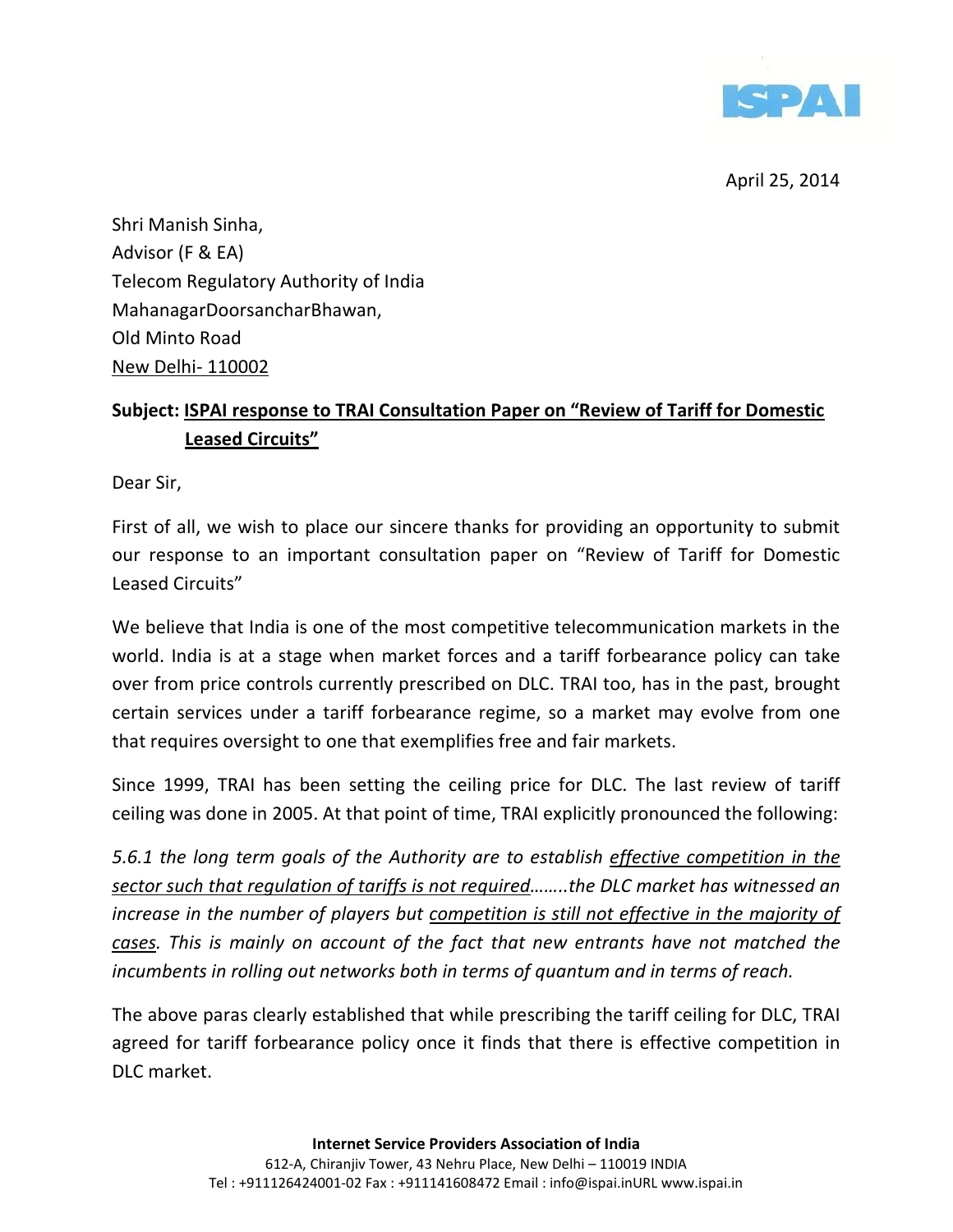

Since 2005, the DLC market has changed significantly. The number of NLDOs has increased from four to 34 besides access service providers. In its current consultation paper, TRAI has acknowledged that there is effective competition in the DLC market. The relevant paras of the consultation paper are as under:

1.10(i) Prevailing Tariff is significantly below the ceiling tariff prescribed by the Authority, particularly on the dense routes: Most of the service providers use the ceiling tariffs prescribed by the Authority through the TTO (36th Amendment), 2005 as their base tariff and offer discounts depending on the bandwidth, distance, location, volume of business etc. The discounts with respect to the ceiling tariffs are generally much higher on the dense routes.

2. 15 Between the year 2001 to year 2004, the new set of NLDOs made significant investments in building long distance bandwidth capacity in the country. As a result, several thousands of kilometers of optical fiber cables (OFC) were laid in the length and breadth of the country. As the supply of bandwidth capacity increased particularly between large cities, DLC segment for the first time witnessed competition in the country.

2.22 In consequence of the liberalized licensing regime for NLD services, 16 new players entered into NLD market between the year 2006 to 2007. As the NLDOs could now access the subscribers directly for provision of leased circuits/closed user groups, many NLDOs built not only long distance (trunk) transmission infrastructure but also the local area networks in order to serve their customers directly. As a result, a significant competitive activity was witnessed in the retail market of the DLCs which drove the prices further downwards. The new breed of the players started offering MPLS-VPN and a host of customized services viz. provision of service level agreements (SLAs), class of service (CoS), bandwidth on demand, managed services etc. as per the requirement of the customers. The increase in customer focus of the TSPs and reduction in tariffs for DLCs owing to increased competition fuelled the demand of DLCs in the country particularly amongst the enterprises in the field of IT, ITES and financial services.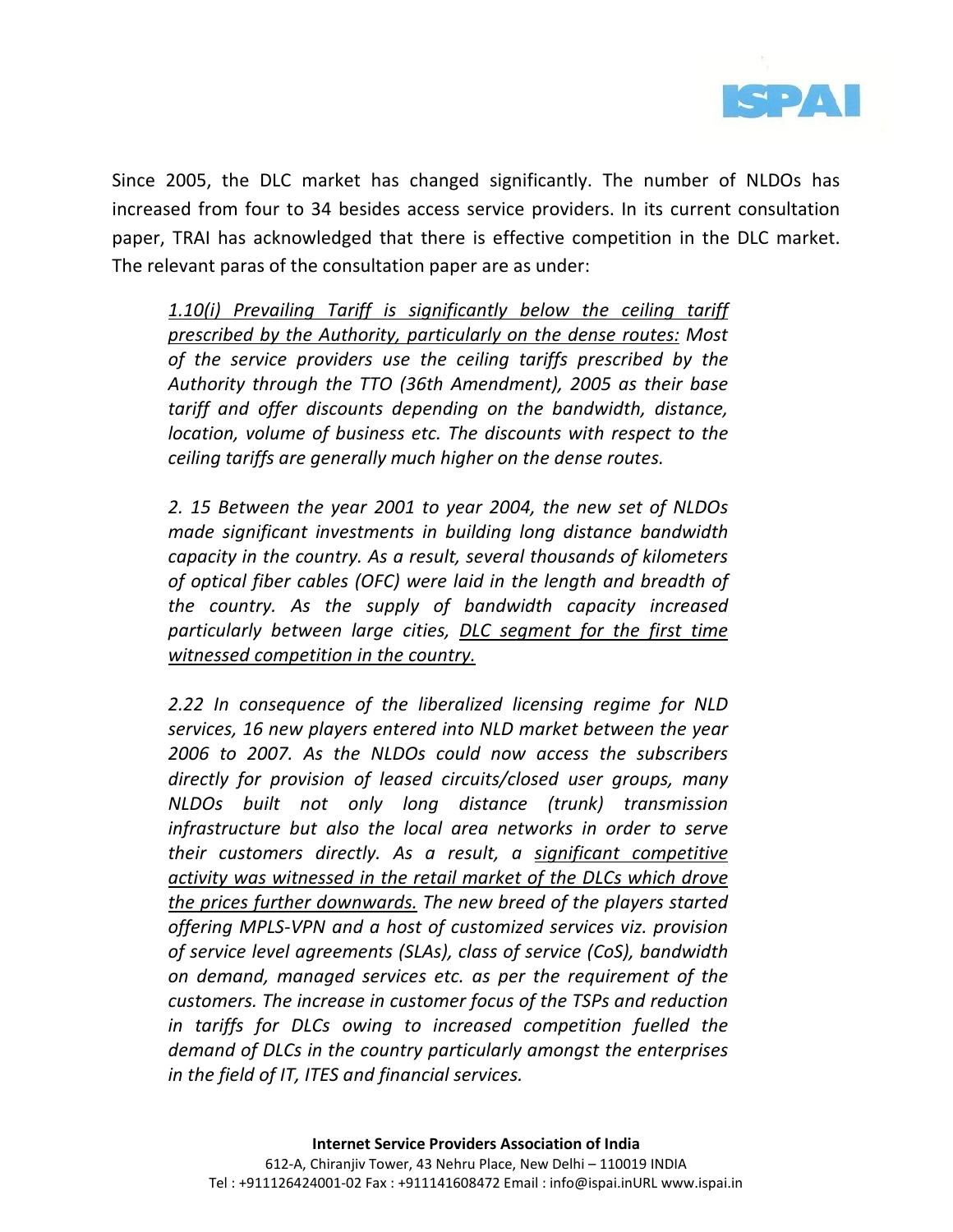

2.24 As on date, apart from 7 to 10 ASPs, which are present in each licensed service area (LSA), there are 31 licensed NLDOs who can offer DLCs in the entire country to the end users…..Most of the large players in the NLD market such as Bharti Airtel Ltd, Bharat Sanchar Nigam Limited, Reliance Communication Limited, Tata Teleservices Ltd are also major ASPs. These NLDOs have built their long distance transmission infrastructure primarily for carrying the inter-circle voice traffic generated by the access segment. Further, being ASPs themselves, they have a presence in the local lead market….

There is adequate evidence that currently, the DLC market is extremely competitive and there is no sign of market failure or anti-competitive behaviour. The customers are enjoying all possible benefits of intensive competition by way of falling tariffs, better quality of service, coverage and innovation. Therefore, we strongly believe that DLC market no longer requires tariff ceiling policy that were originally implemented to protect consumer interest.

ISPAI strongly believes that the best way to deliver competitive outcomes to end users is now to allow the competitive forces in the market to operate unfettered by unnecessary and unwarranted regulatory intervention and to allow firms to compete on price and product innovation.

TRAI has noted in its consultation paper that in some circles like Jammu & Kashmir, Assam and North-East, the competition is less. In such situation At best, TRAI may continue with tariff ceiling approach for these service areas only while taking into account this fact that establishing and maintaining OFC in such service areas is extremely challenging, both administratively and financially, with rising capex and opex and lower demand, which is forcing operators to sell bandwidth closer to ceiling price. It is important to mention that in the past, TRAI has considered the "Death of distance concept" in some other segment i.e. carriage charge, IPLC etc.

We note that globally, regulators of Japan, South Korea and Belgium have deregulated the DLC market after finding the evidence of effective competition. In some markets like UK, OFCOM has deregulated the tariffs for DLC for those places where it has found the evidence of effective competition. It is to be noted that in countries where tariff ceiling exists, either the number of operators are quite less or one operator enjoys the status of Significant Market Player, which is not the case for India.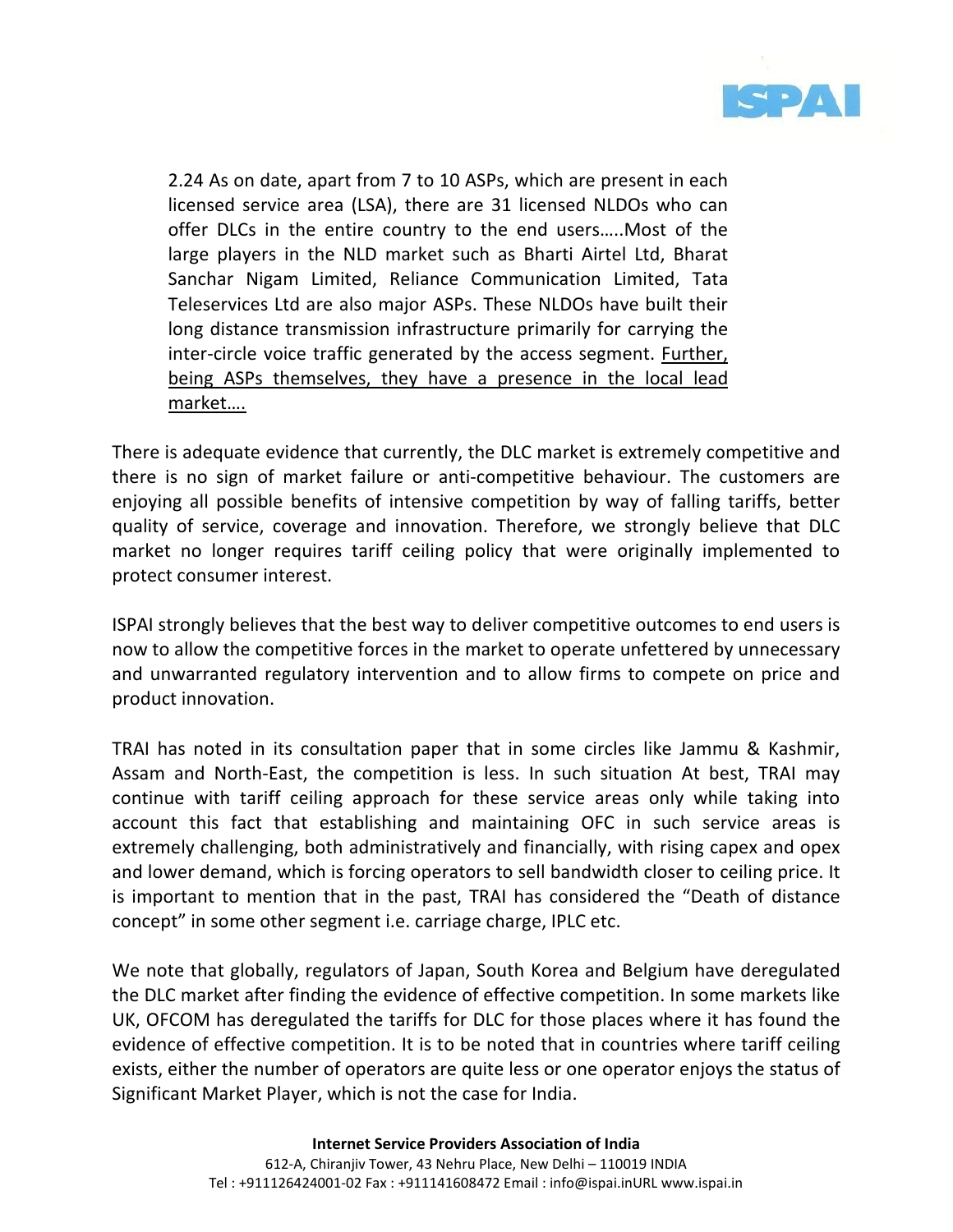

In light of the above, we request TRAI to consider tariff forbearance policy for DLC segment also and allow the market forces to govern. This policy has been highly successfully for cellular market and it is the high time that the same confidence is also shown for DLC market. Needless to say that if after bringing tariff forbearance regime for DLC, TRAI feels that there is less competition or there are signs of market failure or anti-competition behaviour, then it can again go back to tariff ceiling regime.

We are also enclosing herewith the comments of ISPAI on the issues for consultation.

Best Regards, For Internet Service Providers Association of India

Rajesh Chharia President +91-9811038188

Encl: As above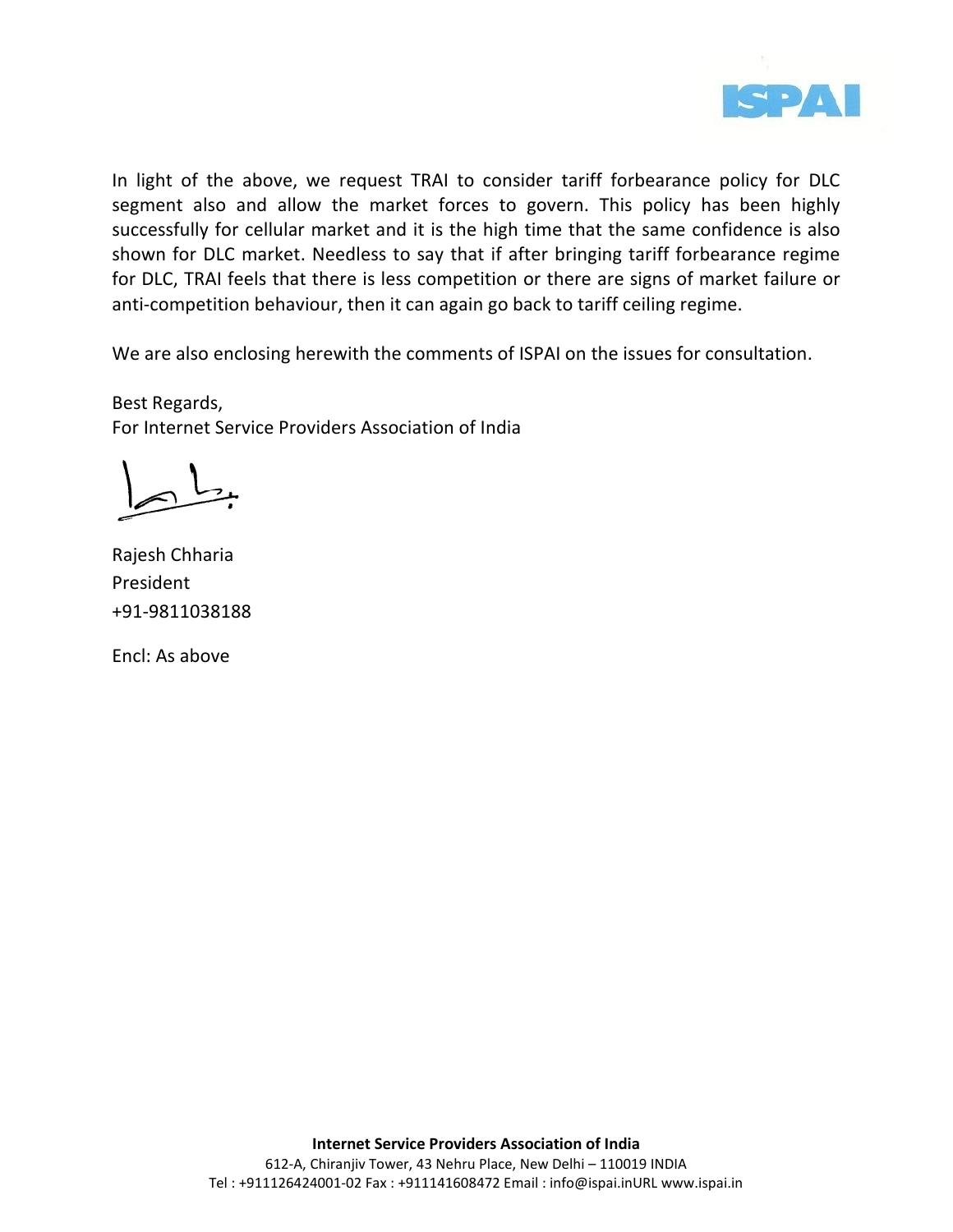

### ISPAI response- Issue wise comments to the consultation paper are as follows:

# Q1: Should TRAI continue to use the bottom-up fully allocated cost method for computation of cost-based ceiling tariffs for point-to-point DLCs (P2P-DLCs)?

### ISPAI Response:

We believe that there is enough competition in the DLC segment; therefore, DLC segment may be left on market forces. However if TRAI feels that DLC segment need to be regulated in particular area, then,TRAI may continue to use the bottom-up fully allocated cost methodology for computation of cost-based ceiling tariffs for point-topoint DLCs in the areas/ circles where there is segmental & geographical monopoly prevails.

Q2: In case your response to the Q1 is in the affirmative, what values of the following items should be used for estimation of ceiling tariffs for P2P-DLCs:

(i) Return on Capital Employed (ROCE)

(ii) Useful lives of transmission equipment and Optical Fiber Cable (OFC) separately

(iii) Average no. of fiber pairs lit in OFC in trunk segment and local lead segment separately

(iv) Utilization factor of OFC system in trunk segment and local lead segment separately?

#### ISPAI Response:

 (i) Return on Capital Employed (ROCE) - This is operator specific and operators should respond individually on this.

(ii) Useful lives of transmission equipment and Optical Fiber Cale (OFC) separately

This is operator specific and operators should respond individually on this.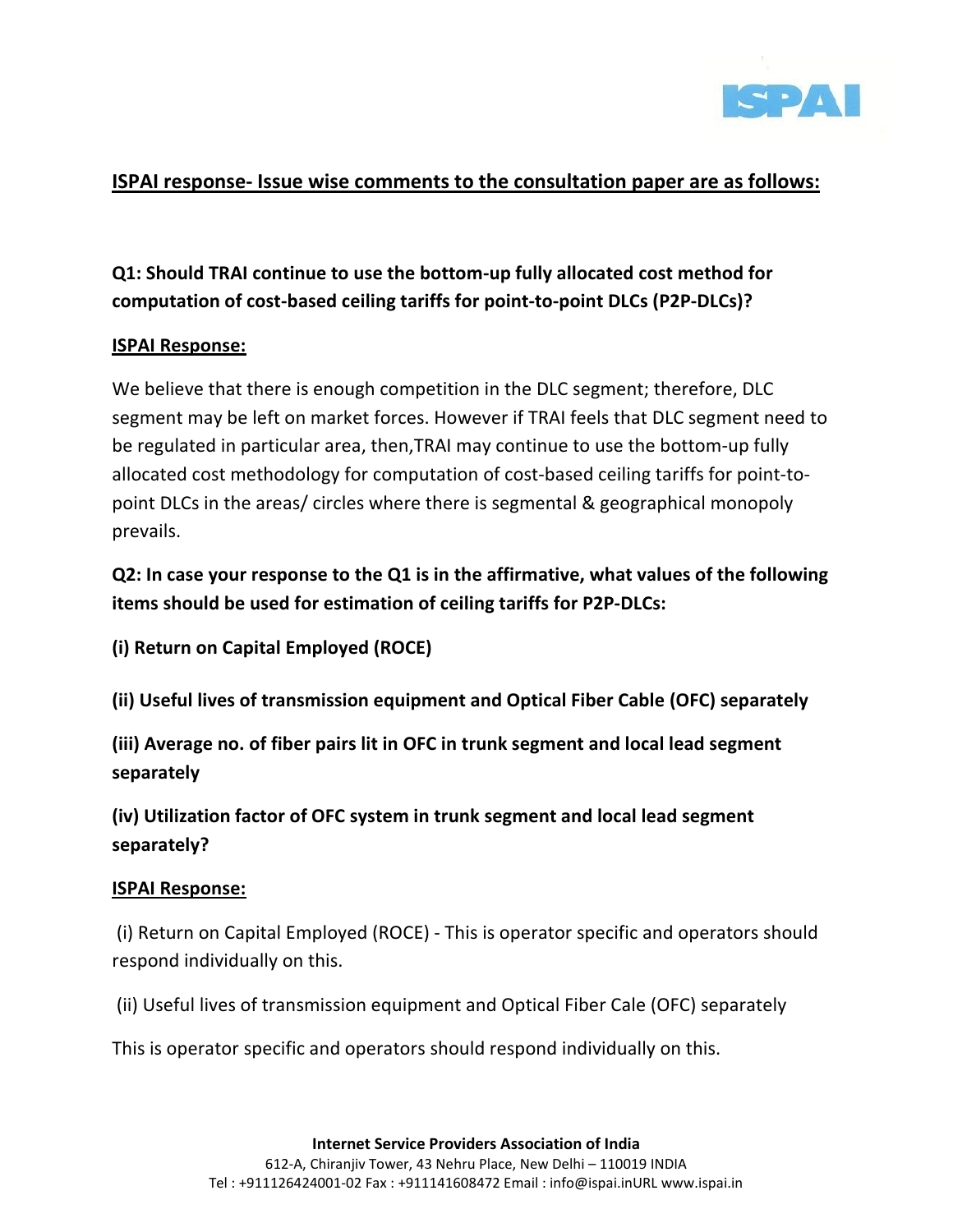

 (iii) Average no. of fiber pairs lit in OFC in trunk segment and local lead segment separately - This is operator specific and operators should respond individually on this.

 (iv) Utilization factor of OFC system in trunk segment and local lead segment separately?

This is operator specific and operators should respond individually on this.

Q3: In case your response to the Q1 is in the negative, what should be the alternative approach for determining tariffs for P2P-DLCs of various bandwidth capacities? Please support your view with a detailed methodology along with supporting data and assumptions, if any.

#### **ISPAI Response:** Not Applicable

Q4: In your opinion, what are the bandwidth capacities of P2P-DLCs for which ceiling tariffs need to be prescribed?

#### ISPAI Response:

In our opinion, Upto STM -16 level in the areas such as Assam, North East, Jammu & Kashmir should be considered.

## Q5: In your opinion, is there a need for prescribing separate ceiling tariffs for local lead and trunk segment?

#### ISPAI Response:

We are of the opinion; there should not be separate ceiling tariffs for local lead & trunk segment.

## Q6: In your opinion, is there a need for prescribing separate ceiling tariffs for remote and hilly areas?

#### ISPAI Response:

We believe that at best, TRAI may continue with tariff ceiling approach for these service areas while taking into account this fact that establishing and maintaining OFC in such service areas is extremely challenging, both administratively and financially, with rising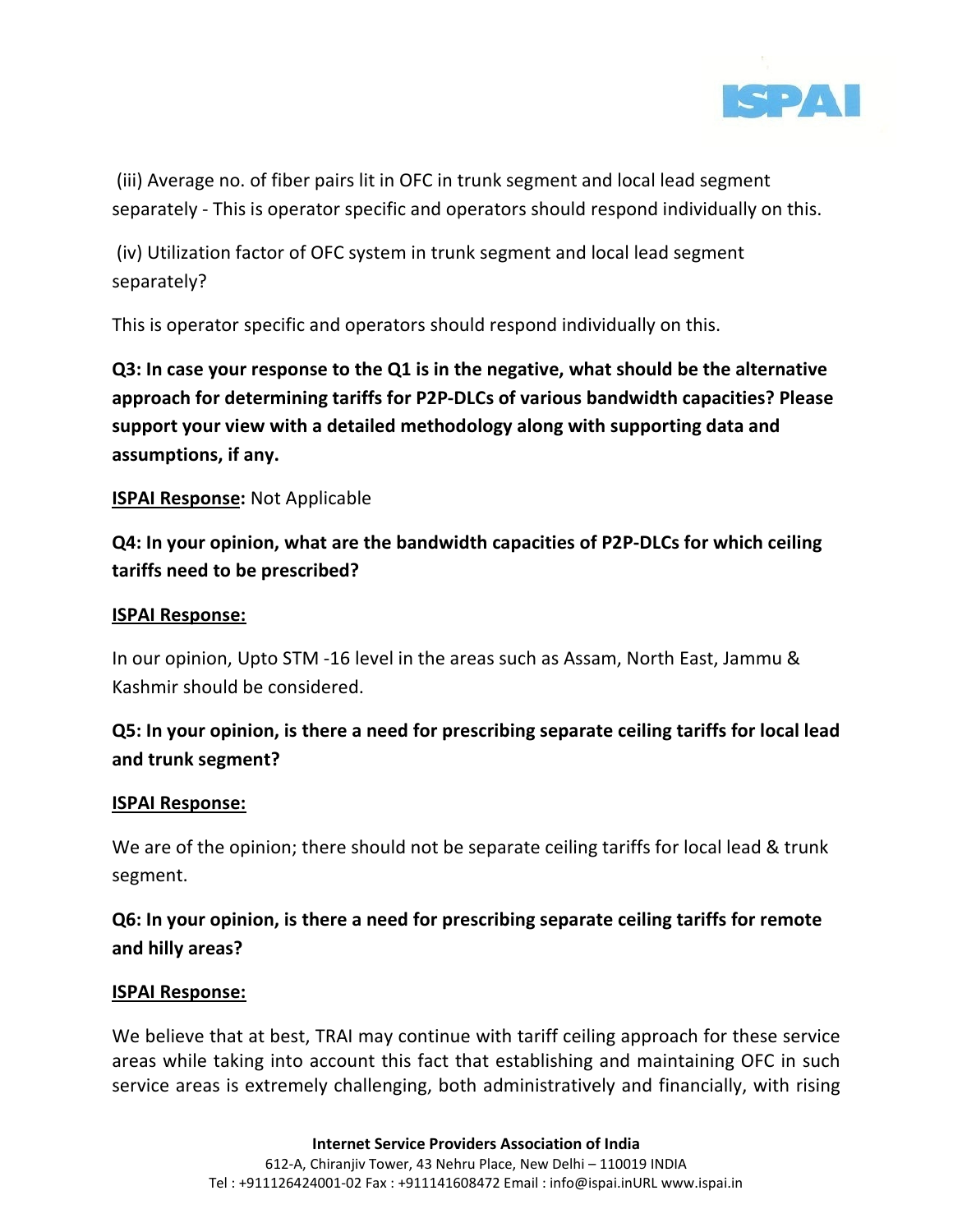

capex and opex and lower demand, which is forcing operators to sell bandwidth closer to ceiling price.

### Q7: In your opinion, what are the distances of

#### (i) trunk segment and

## (ii) local lead segment (separately) of P2P-DLCs for which ceiling tariffs need to be prescribed?

#### ISPAI Response:

The categorization of <50 km as local lead segment & more >50km as trunk segment is appropriate.

# Q8: In your opinion, is the distance interval of 5 km still relevant for prescribing distance-based ceiling tariffs for P2P-DLCs?

#### ISPAI Response:

Yes, in the case of areas such as Jammu & Kashmir, Assam and North-East the distance interval of 5 km is relevant.

## Q9: In case your response to the Q8 is in the negative, what distance interval should be used for prescribing distance-based ceiling tariffs for P2P-DLCs?

#### ISPAI Response:

Not Applicable

# Q10: What equipped capacities of trunk segment and local lead of P2P-DLC should be used for computation of ceiling tariffs of various bandwidth capacities?

**ISPAI Response:** This is operator specific and operators should respond individually on this.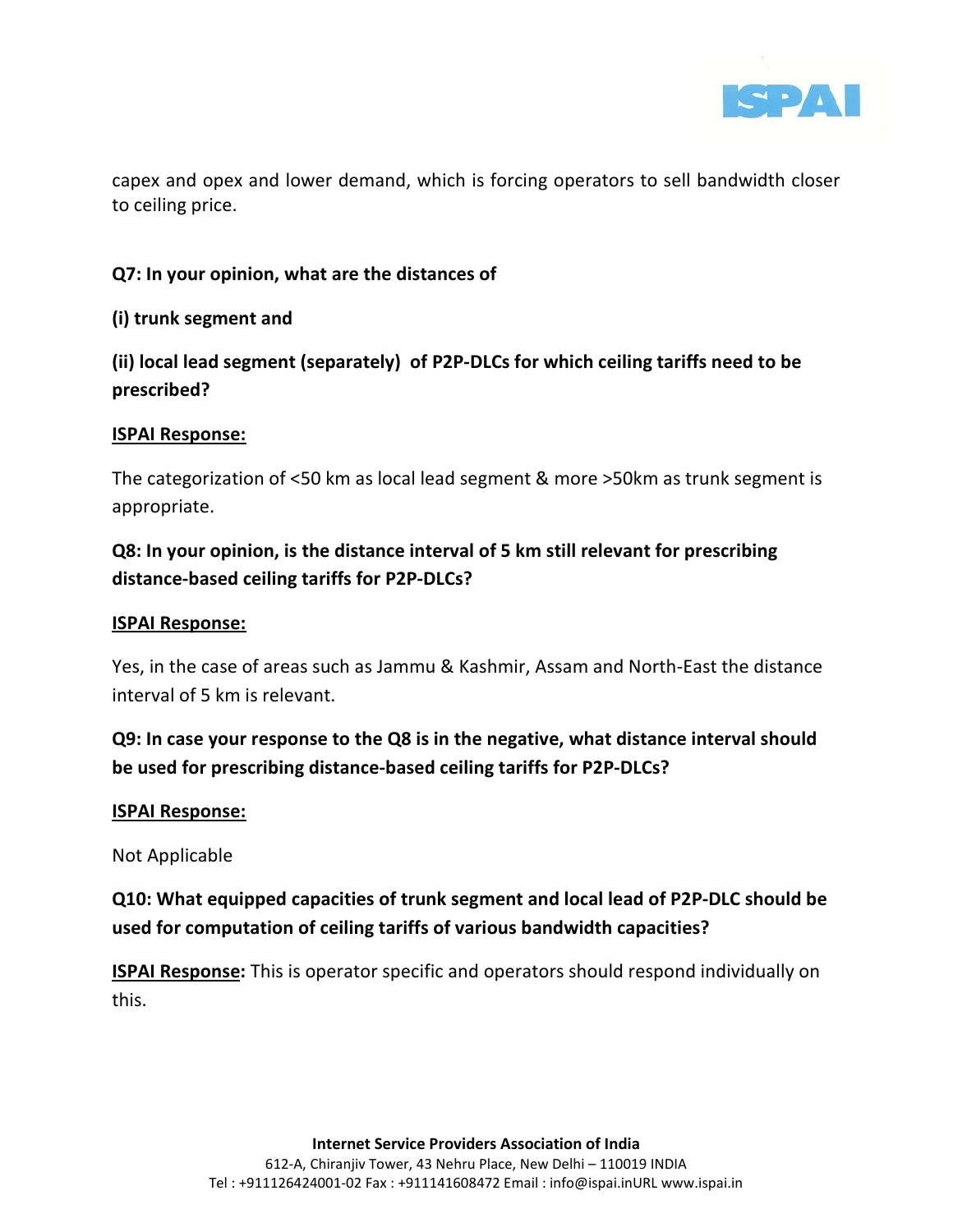

# Q11: Should VPNs such as MPLS-VPNs also be brought under tariff regulations for DLC?

#### ISPAI Response:

Our opinion is that, MPLS-VPN should not be brought under tariff regulations for DLCs. The reasons are:

- 1. There is sufficient competition in this segment and its price is already dependent on DLC.
- 2. As this market is growing rapidly and as mentioned in the TRAI consultation paper, the MPLS-VPN services are already being offered at 90% discount in some cases.
- 3. Deployment of MPLS-VPN networks is complex and the solutions offered to customers are different in nature. For eg. Hub & Spoke, Any to Any, layer 2 VPN services etc.

## Q12: In case your response to Q11 is in the affirmative, what method should be used for computation of cost based ceiling tariffs for VPNs?

#### ISPAI Response:

Not Applicable

Q13: In your opinion, is there still a need for prescribing separate ceiling tariffs for DLCs which are provided on Managed Leased Line Network (MLLN) Technology?

#### ISPAI Response:

In our opinion, there is no need for separate ceiling tariffs for DLCs which are provided on MLLN Technology.